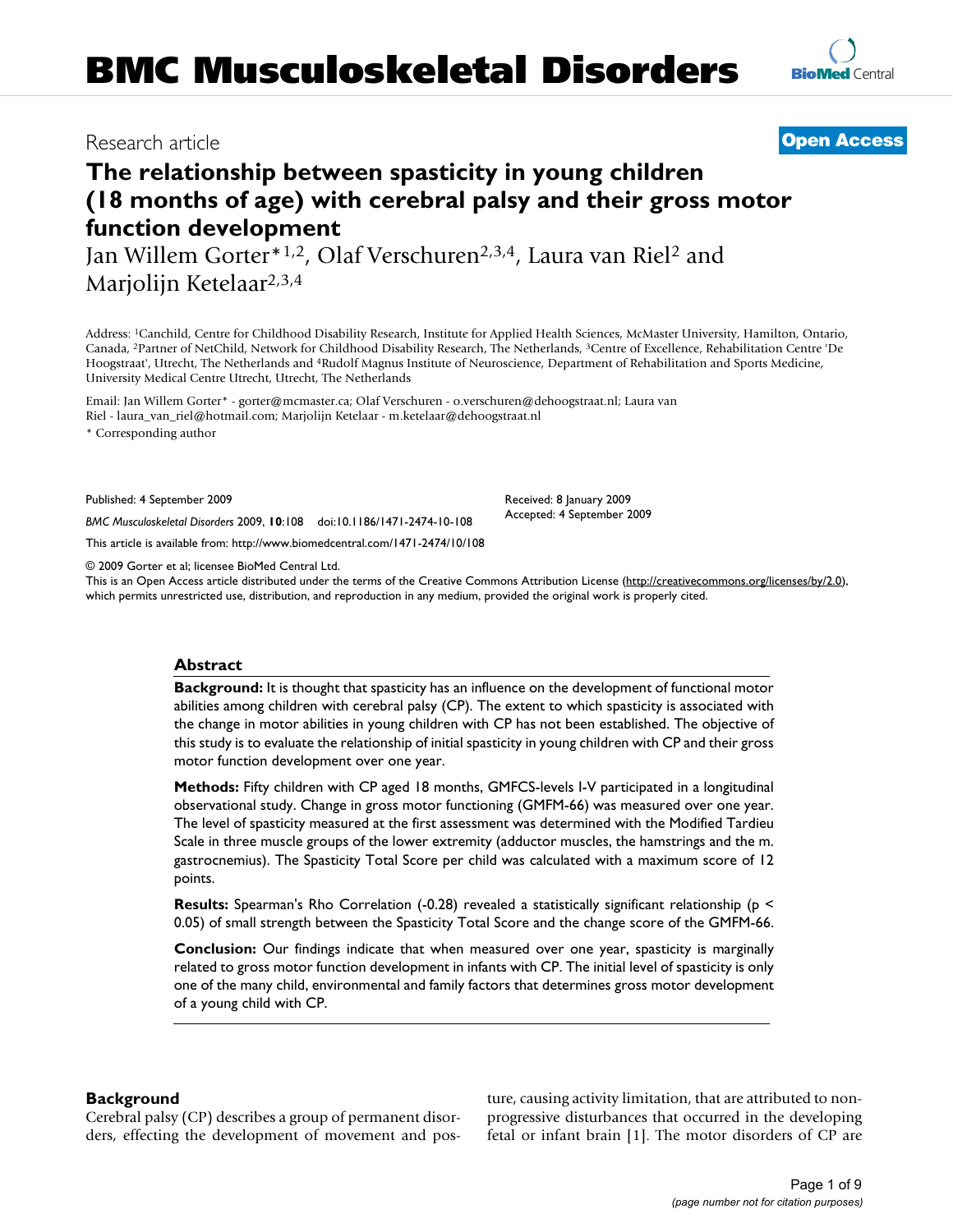often accompanied by disturbances in sensation, perception, cognition, communication, and behaviour, as well as epilepsy and secondary musculoskeletal problems [1].

Motor impairment in CP can be classified into three different subtypes, i.e. spastic, dyskinetic or the ataxic form [2]. The most common movement disorder in CP is spastic paresis, defined as a posture and movement dependent tone regulation disorder [3]. A broad diversity of muscle function impairments can be present in spastic paresis. Clinical symptoms of impaired muscle function can either be related to an impairment of muscle activation, leading to both deficit (or negative) symptoms (e.g. paresis, loss of voluntary selective motor control) and excess (or positive) symptoms (e.g. spasticity), or to a change in biomechanical properties of muscles and connective tissues [4]. The most prominent symptom in spastic paresis is spasticity. According to a generally accepted and quoted definition of spasticity in both adult and paediatric literature, spasticity is defined as 'a motor disorder characterized by a velocity dependent increase in tonic stretch reflexes (muscle tone) with exaggerated tendon jerks, resulting from hyper-excitability of the stretch reflex, as one component of the upper motor neuron syndrome' [5,6]. Others, e.g. members of the SPASM consortium, have tried to redefine spasticity to encompass the current understanding of pathophysiology and clinical practice [6]. There is a need for evidence that this wider definition is useful and that measures of spasticity are congruent with the definition [6]. In clinical practice, spasticity is assessed as a velocity-dependent increased resistance to passive muscle stretch.

Despite limited knowledge about the relationship between spasticity and motor abilities, many intervention strategies focus on reduction of spasticity, with the assumption that reduction of spasticity will lead to an increase in motor abilities. There is limited evidence however, that reduction of spasticity in children with CP is related to a better development [7]. Therefore, knowledge of the nature and strength of relationships between the initial impairments in movement, posture and (change in) performance in a child with CP is very important to serve as a base for rehabilitation interventions. Recent cross-sectional studies in children with CP have shown a modest, negative relationship between spasticity and daily activities in children with CP aged three years and older [8-10]. Also in one botulinum toxin type A (BoNT-A) intervention study in 35 children (mean age 5 years) it was found that at baseline spasticity was poorly related to the 66-item version of the Gross Motor Function Measure (GMFM-66) for the gastrocnemius muscles ( $r < 0.35$ ) and moderately related to the GMFM-66 for the hamstrings (r = -0.55). Moreover, change score correlations between spasticity and GMFM-66-score at each of 2 months and 6

months was no more than fair (i.e. maximum  $r < 0.40$ ) [11]. In conclusion, spasticity - as a primary impairment in CP - is thought to have an influence on the development of the functional motor abilities, but the extent to which spasticity is related with the change in motor abilities in infants with CP has not been established in a study with a longitudinal design.

The aim of this study is to evaluate the relationship between initial spasticity in the lower limbs of young children (under the age of two years) with CP and the development of their gross motor function over one year. Based on the evidence in the literature we hypothesize that first, spasticity early in life has a negative relationship with gross motor development. Second, the strength of the correlation between initial spasticity and gross motor development is modest, accounting for no more than 16% of explained variation in the change score of the 66-item version of the Gross Motor Function Measure (GMFM-66).

## **Methods**

The present study is part of the PERRIN CP 0-5 study, which, in turn, is part of a longitudinal research program entitled Pediatric Rehabilitation Research in the Netherlands (PERRIN). In the PERRIN program, the course and determinants of the functional status of children and adolescents with CP are studied <http://www.perrin.nl>. The focus in PERRIN CP 0-5 is on the development of activities and participation of young children with CP starting at age 18 months. The protocol has been approved by the Ethics Committee of the University Medical Center Utrecht and by other participating rehabilitation centres and hospitals in the Netherlands (see acknowledgements).

Parents were asked by the paediatrician, child neurologist or rehabilitation physician of their child whether they were willing to participate in the PERRIN CP 0-5 study.

Between April 2003 and December 2006, 77 children under two years of age, corrected age if applicable, were eligible for the present study. Written consent was obtained from 63 mothers and fathers (82% response rate). The diagnosis of CP was evaluated and, in the case of uncertainty checked by an independent neurologist. Children who had additional disorders (besides CP) which had an important and persistent influence on the motor abilities (e.g. Spina Bifida, cardiac impairments, severe bronchopulmonal dysplasia) and parents with insufficient knowledge of the Dutch language which could hamper assessments, were excluded from the study. For the current study, complete data on the GMFM and spasticity were available in 50 out of 63 children at 18 months of age participating in the PERRIN CP 0-5 study. The group of participants consisted of children with a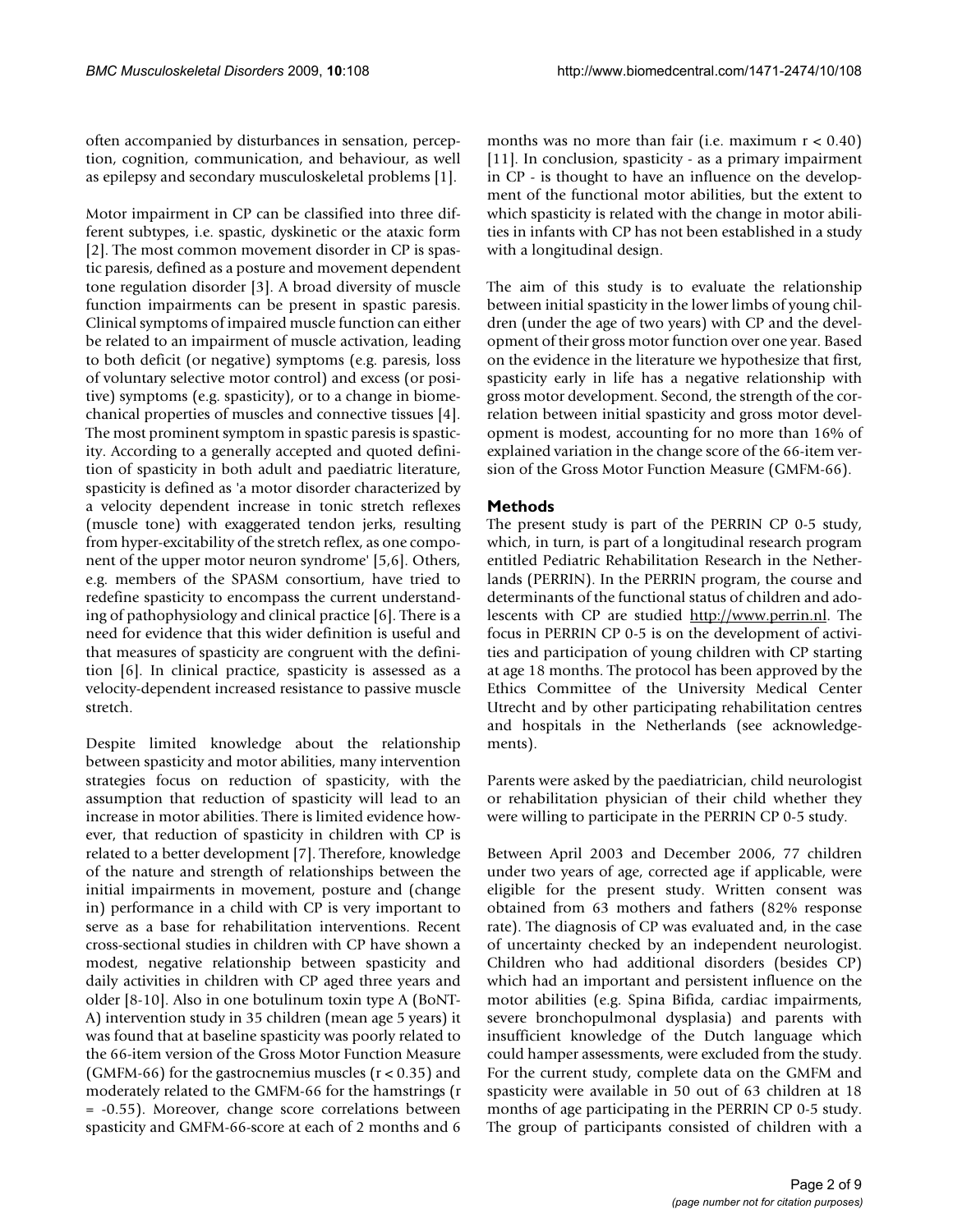variety in type of the predominant motor disorder, the numbers of limbs involved (uni- versus bilateral involvement according to SCPE guidelines) [2] and the level of gross motor abilities, classified according to the GMFCS (Gross Motor Function Classification System) [12]. For this study we used the GMFCS descriptions provided for children aged 2 to 4 years at time 2 as being a more precise classification than the classification for infants under 2 years of age [13]. GMFCS Level I represents the highest level of functional abilities and GMFCS Level V the lowest. The baseline characteristics of participants are presented in Table 1.

### *Procedure*

Gross motor function was assessed at the age of 18 months (t1) and one year later (t2). Initial spasticity was assessed at t1. All assessments were performed according to the study protocol by a team of trained research assistants with a background in physiotherapy, movement sciences or medicine. To monitor the reliability of the GMFM, all of the assessors were tested using a criterion test videotape.

#### **Table 1: Baseline characteristics**

|                          | Frequency (%)<br>$N = 50$ |
|--------------------------|---------------------------|
| Gender                   |                           |
| Boy                      | 27(54)                    |
| Girl                     | 23 (46)                   |
| <b>Classification CP</b> |                           |
| Spastic bilateral        | 27(54)                    |
| Spastic unilateral right | 11(22)                    |
| Spastic unilateral left  | 11(22)                    |
| Dyskinetic               | (2)                       |
| <b>GMFCS level</b>       |                           |
| ı                        | 14(28)                    |
| Ш                        | 7(14)                     |
| Ш                        | 13 (26)                   |
| IV                       | 10(20)                    |
| ٧                        | 6(12)                     |

#### *Instruments*

#### *Gross motor function*

Gross motor function of all children was assessed using the Gross Motor Function Measure-66 (GMFM-66) [14]. The GMFM-88 is a standard criterion-referenced measure for detecting and monitoring changes in motor functions [15]. The 88 items of the test assess activities in five dimensions. Each item is scored using a 4-point Likert scale (0-3 with 0 representing the lowest performance level and 3 the highest). The GMFM-66 uses 66 of the 88 items and was developed using Rasch analysis to improve the sensitivity and interpretability of the test [14]. For each child the values of the GMFM-88 were analyzed using the Gross Motor Ability Estimator computing scoring program to acquire an interval-level GMFM-66 score ranging from 0 to 100 (maximum score) which represents a child's overall level of gross motor functions [14,15]. The GMFM-66 is a valid and reliable measure [15] with responsiveness to change [16].

To evaluate the development of gross motor function in one year, the interval-level GMFM-66 scores of the first measurement moment (t1) were deducted from the GMFM-66 scores of the second measurement moment (t2). The result of this deduction was called the GMFM-66 Change Score and reflects the change in GMFM-66 score in one year (i.e. the progression or regression of gross motor functioning in one year).

## *Spasticity*

Spasticity of the muscle groups that are most relevant for gross motor function of the lower extremities (adductor muscles, the hamstrings and the m. gastrocnemius) were assessed with the Modified Tardieu Scale (MTS) [17], which is a modification of the Tardieu scale [18]. The MTS grades spasticity by measuring the joint angle of the ROM at which an increase in muscle tone ('catch') is encountered at a high velocity  $( $1 \text{ sec}$ ) passive stretch (R1).$ Acceptable inter-rater reliability of the MTS has been reported in two studies in children with CP [11,19]. In a third study, however, the intra-class correlation coefficient of the MTS in children with spastic CP did not reach the acceptable limit of good reliability [20].

Because the impact on motor function of spasticity is not the same for the different muscle groups that were assessed, a rough ordinal scale (with 3 different levels) of spasticity was created. This scale was created on the opinion of five experts in the field of spasticity in children with CP (a rehabilitation physician, two physical therapists and two rehabilitation researchers) and the available information about the variance in assessing spasticity with the MTS [19]. The first level of the spasticity scale (no spasticity, level 0) was determined by the measurement error per muscle group in the literature, our own data and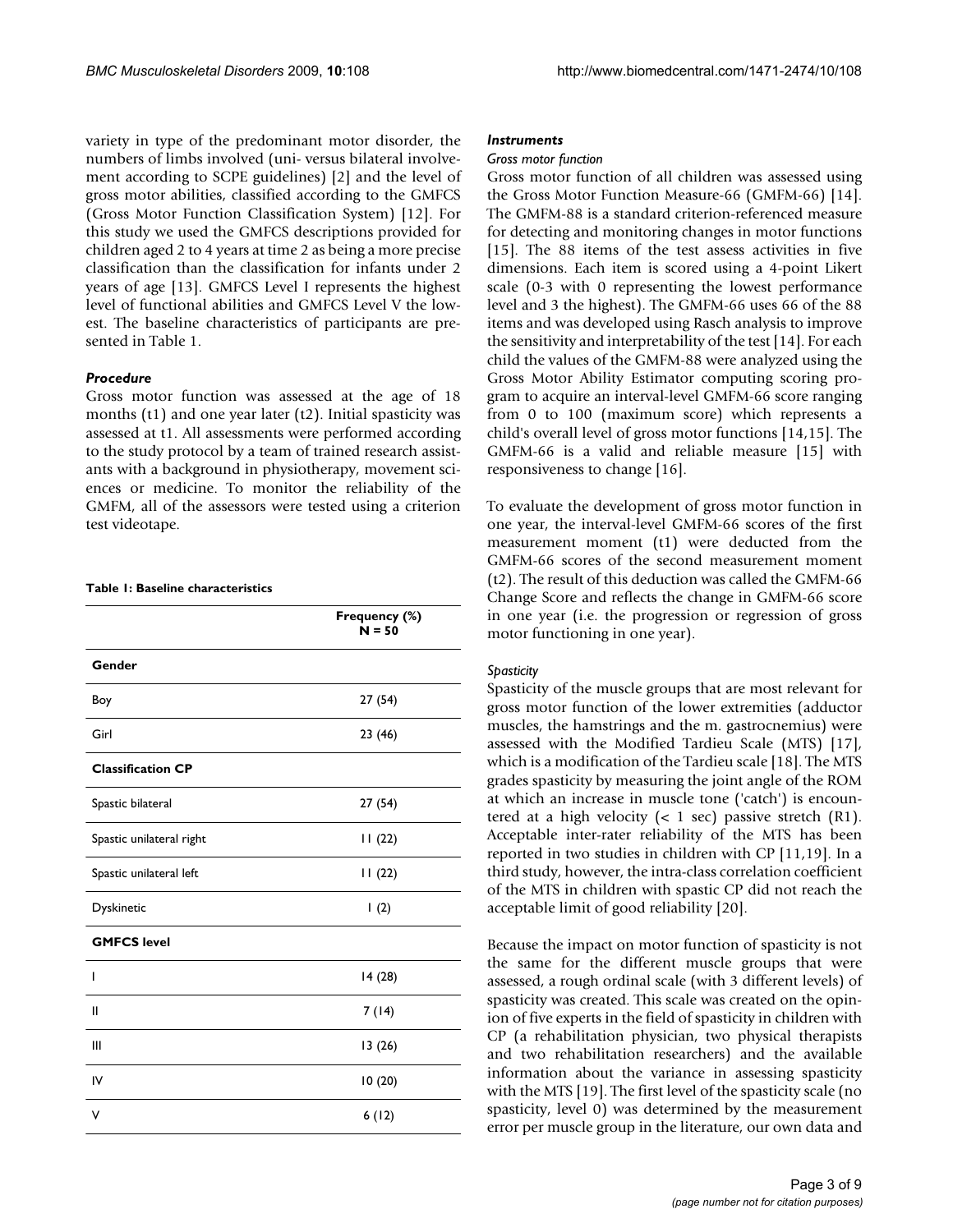expert opinion. Fosang et al. found an inter-rater variance of approximately 10 degrees in measuring the adductor muscles at a high velocity passive stretch, 20 degrees in measuring the hamstrings and 15 degrees in measuring the gastrocnemius muscle in children with CP (age range 2 years 4 months to 10 years)[19] The inter-rater difference was calculated from data gathered in order to determine the 'measurement error' in the study's measurements. This measurement error corresponded with the measurement error that was the result of the expert opinion round. The expert panel considered a measurement error of 0-10° for the adductors and gastrocnemius and 0-20° for the hamstrings as an acceptable clinical cut-off point. To specify the second level of spasticity (probable spasticity, level 1) in a spasticity scale, the collected data of the three muscle groups (left and right) of the included participants were statistically analyzed for mean, range and standard deviation. Of each separate muscle group 1 standard deviation (SD) corresponded with the 'middle' range of spasticity as indicated by the expert-panel, and values more than 1 SD corresponded with the definite presence of spasticity (level 2). In summary, based on the aforementioned procedure an ordinal spasticity scale with three levels of spasticity was developed (Table 2).

Furthermore, the spasticity-scale was slightly adjusted based on the group of participants, who are children with CP in the age 1.5 years (Table 3). For example the adductor muscles: according to Fosang et al[19], the measurement error was 0-10 degrees. The standard full range of motion of the adductor muscles is 70 degrees. However, in this study participant's largest abduction angle (ROM of the adductor muscles) measured was 90 degrees. Therefore, the range of error of measurement ('level 0') was adjusted to a range of 90-60 degrees. The middle range of spasticity in the adductors was 10 degrees (1SD). The middle range ('level 1') of the classification was 60-51 degrees, and 'level 2' was valued as 50 degrees or less.

Finally, the angles of spasticity in degrees (R1) were classified according to these three levels. Adding these levels for all muscle groups (right and left side) resulted in a maximal score of 12 points. The total value of spasticity per child was named Spasticity Total Score.

## *Statistical analysis*

Statistical analysis of data was carried out using SPSS-16 (SPSS, Chicago, Illinois, USA). The relationship between the Spasticity Total Score and the GMFM-66 Change Score was expressed by Spearman's Rho. The data were analyzed for the total group ( $n = 50$ ). We refrained from undertak-

| Level of spasticity  | <b>Score</b>   | Cut-off points for RI (in degrees per muscle group) | Range(°)                       |
|----------------------|----------------|-----------------------------------------------------|--------------------------------|
| <b>ADDUCTORS</b>     |                |                                                     |                                |
| No spasticity        | $\mathbf 0$    | $0 - 10$                                            |                                |
| Probable spasticity  |                | $11-20$                                             | I SD (Right: 10.0 Left: 10.1)  |
| Definite spasticity  | $\overline{2}$ | 21 >                                                |                                |
| <b>HAMSTRINGS</b>    |                |                                                     |                                |
| No spasticity        | 0              | $0 - 20$                                            |                                |
| Probable spasticity  |                | $21-40$                                             | I SD (Right: 17.7, Left: 18.0) |
| Definite spasticity  | 2              | 41 >                                                |                                |
| <b>GASTROCNEMIUS</b> |                |                                                     |                                |
| No spasticity        | 0              | $0 - 10$                                            |                                |
| Probable spasticity  |                | $11 - 25$                                           | I SD (Right 13.4, Left 13.0)   |
| Definite spasticity  | 2              | 26 >                                                |                                |

#### **Table 2: Classification of spasticity**

Classification with 3 different levels of spasticity per muscle group based on the measurement error per muscle group in the literature (Fosang et al. [19]) and expert opinion.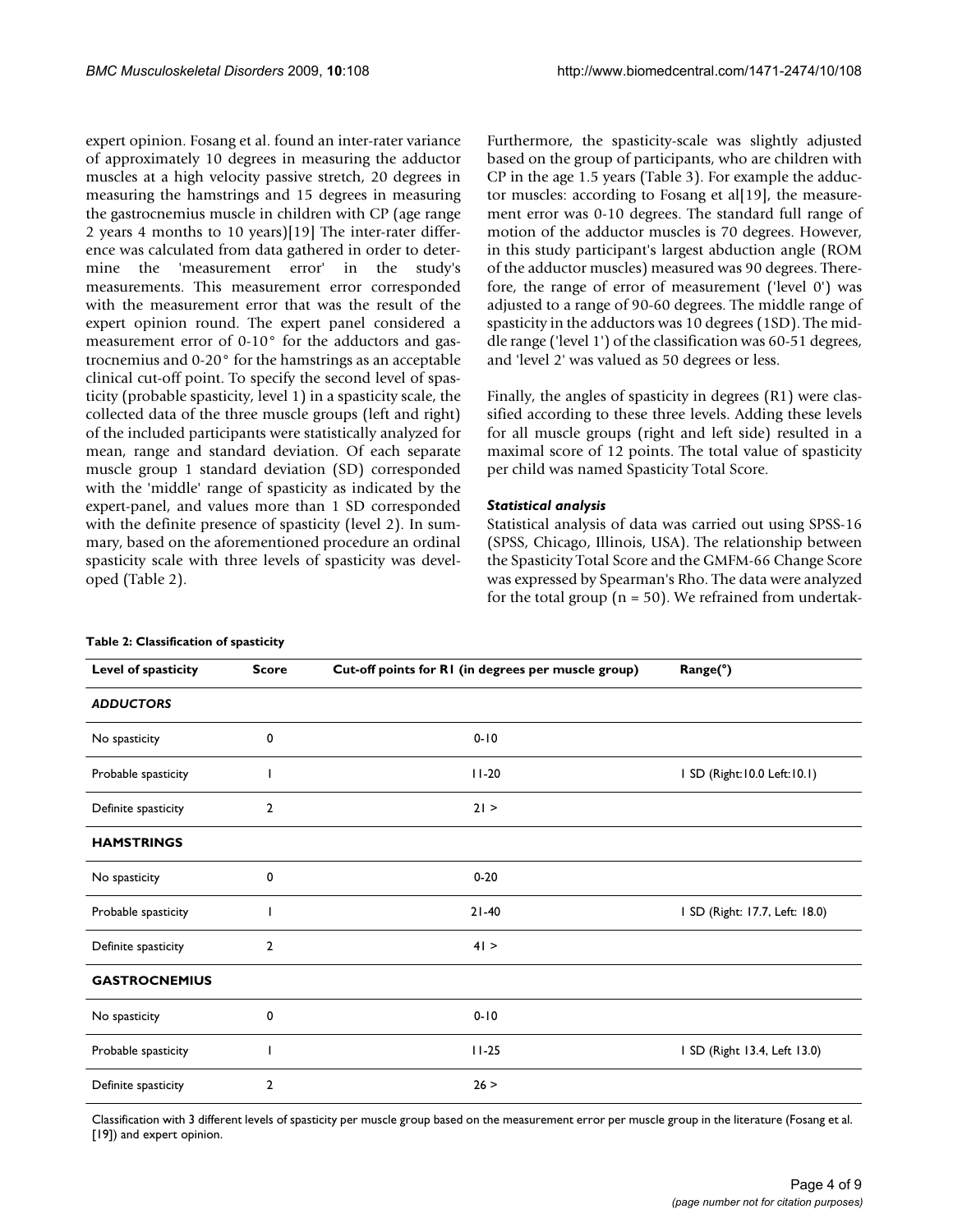| Level of spasticity  | Score          | Cut-off points for the angle of spasticity<br>(RI) in our group (in degrees per muscle group) | Range                          |
|----------------------|----------------|-----------------------------------------------------------------------------------------------|--------------------------------|
| <b>ADDUCTORS</b>     |                | <b>Abduction</b>                                                                              |                                |
| No spasticity        | $\mathbf 0$    | 61.                                                                                           |                                |
| Probable spasticity  | I.             | $60 - 51$                                                                                     | I SD (Right: 10.0 Left: 10.1)  |
| Definite spasticity  | $\overline{2}$ | $\leq 50$                                                                                     |                                |
| <b>HAMSTRINGS</b>    |                | <b>Popliteal angle</b>                                                                        |                                |
| No spasticity        | 0              | $0 - 20$                                                                                      |                                |
| Probable spasticity  | L              | $21 - 40$                                                                                     | I SD (Right: 17.7, Left: 18.0) |
| Definite spasticity  | $\overline{2}$ | $\geq 41$                                                                                     |                                |
| <b>GASTROCNEMIUS</b> |                | <b>Ankle-foot position</b>                                                                    |                                |
| No spasticity        | $\mathbf 0$    | 11 - 50 dorsiflexion                                                                          |                                |
| Probable spasticity  | L              | 10 dorsiflexion - (-5)plantarflexion                                                          | I SD (Right 13.4, Left: 13.0)  |
| Definite spasticity  | $\overline{2}$ | $\le$ (-5) plantarflexion                                                                     |                                |

#### **Table 3: Classification of spasticity applied to the obtained data in this study.**

Data based on spasticity (R1 angle) per muscle group from young children with cerebral palsy.

ing additional subgroup analysis because of the difficulty to classify the type of motor disorder and its distribution in children with CP under the age of 2 years accurately. For interpreting the values of the strength of the correlation the guidelines of Cohen [21] were used. A Spearman's Rho of 0.10 to 0.29 counts as a small, a Rho of 0.30 to 0.49 as a medium and a Rho of 0.50 to 1.00 as a large correlation. The Spearman's Rho square indicates how much variation of the GMFM-66 Change Score was explained by the ordinal Spasticity Total Score.

#### **Results**

According to the Spasticity Total Score we used, 17 of the 50 children did not have spasticity at their first assessment. One of these 17 children was classified as dominant dyskinetic movement disorder, five as spastic CP with bilateral involvement and 11 as spastic CP with unilateral involvement.

The relationship between initial spasticity (Spasticity Total Score) and the GMFM-66 development in one year (GMFM-66 Change Score) is reflected in Figure 1. Spearman's Rho correlation (-0.28) revealed a statistically significant ( $p < 0.05$ ) relationship of small strength between the assessed total spasticity and the Change Score of the GMFM 66. The square Spearman's Rho was 0.08.

#### **Discussion**

In the group of children with CP included in this study, the data gathered indicates that there is a statistically significant relationship between spasticity at the age 18 months and gross motor development over one year. Only 8% of the variance in change in motor function could be explained by spasticity as primary impairment. As shown in Figure 1, the change in motor score in the absence of spasticity (total spasticity score = 0) could vary between a 24 point increase (a child with unilateral spastic CP, GMFCS level I) to a decrease of almost 4 points (a child with bilateral spastic CP, GMFCS level V), while a child with severe spasticity in all three muscle groups (total spasticity score = 12, GMFCS level III) had an increase of 8 points in GMFM-score in one year. Both of our hypothesis in this study were confirmed. This study reveals that spasticity early in life is a minimal factor in functional change when considered alone and would be probably less when other child, environment and family factors are included.

In general, assessment of spasticity is difficult. Valid and reliable assessment of spasticity in young children is even more a challenge, and the most common spasticity scales should be interpreted with caution [22,23]. The Ashworth scale (AS), Modified Ashworth Scale (MAS), Tardieu scale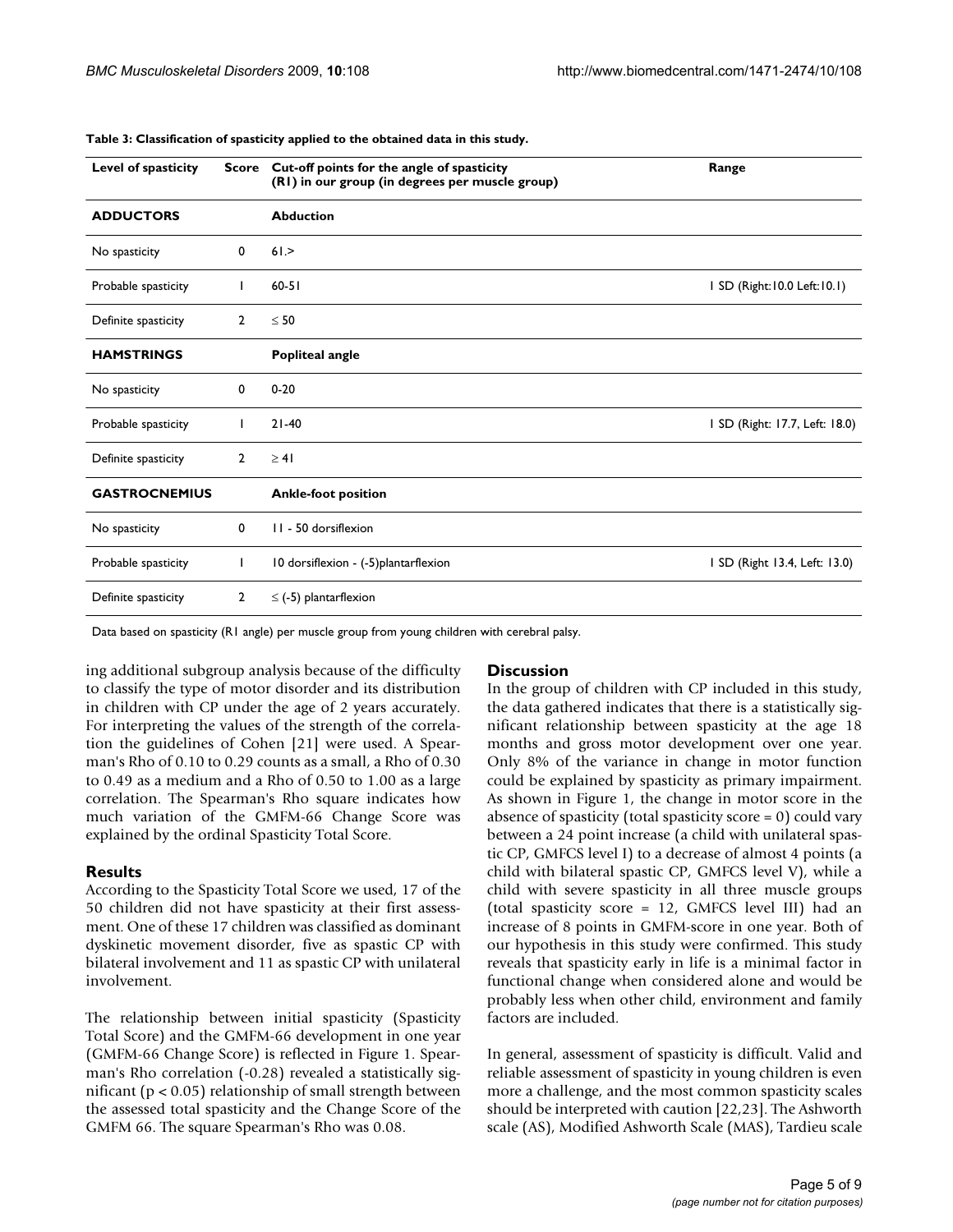

**Figure 1** Observed relationship between spasticity and gross motor function development of  $\mathcal{L}$ 

**Observed relationship between spasticity and gross motor function development**. Initial Spasticity Total Score (minimal score: 0, maximum score: 12) per child (age 18 months) and the change in GMFM 66 score in one year (n = 50). Spearman's Rho Correlation is -0.28 (p = 0.05); Square Spearman's Rho = 0.08. Approximately 8% of the GMFM change score is explained by the Spasticity Total Score.

and Modified Tardieu Scale are the most reported measures in children with CP. According to the review by Scholtes et al. [23] the original Tardieu Scale is the only suitable instrument to measure spasticity because it measures a velocity dependent resistance at three specified velocities. This method is very time consuming and would interfere with the feasibility of using this instrument in young children.

A limitation of the current study is that it was not possible to study the inter-rater reliability of the Modified Tardieu Scale as the assessment was part of a larger comprehensive assessment in young children within the PERRIN CP 0-5 study. Moreover, the assessments have been performed by a team of investigators with different backgrounds and levels of experience, which may result in a higher variance in measurements than in the study of Kilgour et al. [24]. When assessing spasticity with the Modified Tardieu Scale, Fosang et al. [19] found inter-rater differences of approximately 10 degrees for the adductors, 20 degrees for the hamstrings and 10-15 degrees for the gastrocnemius muscle. These reliability findings are similar with our assessors. Furthermore, with the measurement error taken into account by the recoding of the obtained R1 angles for each muscle group to the spasticity score, it was

felt that inter-rater measurement errors - if any - were taken into account for this population. For the study our own composite spasticity score based on the MTS was developed. As a consequence, we do not have data on the reliability of the Spasticity Total Score in young children with CP. A few studies have been published in which classification of spasticity with the Modified Ashworth Scale has been given in adult stroke patients [25,26]. By adjusting the MAS to a 0-5 scale and applying this scale to the affected flexors at the elbow, wrists and fingers a "Composite Spasticity Index' from 0-15 was made. Ibrahim and Hawamdeh [27] used the same 'Composite Spasticity Index' as created by Francis et al. [25] in a group of children with CP. The 0-5 scale was applied to the spastic hip adductors and the spastic knee extensors. Despite its frequent use in clinical practice, the validity and the reliability of the MAS as a measure of spasticity, however, is questioned [22].

The results of this study are in line with other studies on the modest relationship between spasticity (ICF body function level) and capabilities/performance (ICF activities and participation level) in other pediatric populations[8-11] The strengths of this study are the young age of children with CP (starting under two years of age), a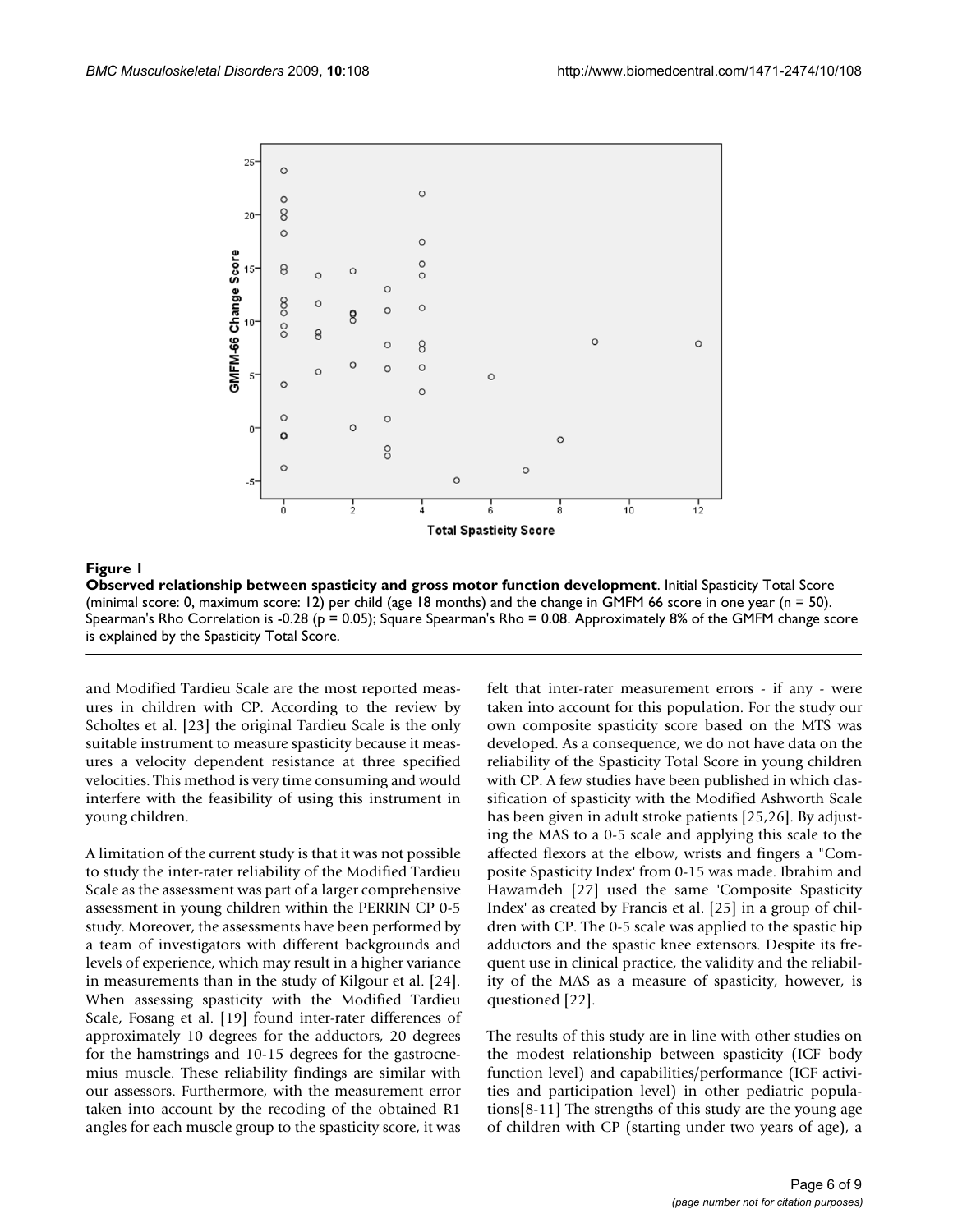valid instrument with acceptable inter-rater reliability for assessing spasticity (MTS) and a valid and reliable instrument for assessing change in gross motor abilities (GMGM-66). All data collected are from a large clinical based sample of young children diagnosed as having CP, who were receiving a range of accepted medical physical therapy and rehabilitation services. It is believed the sample is representative of the population of young children with CP in The Netherlands, with results able to be generalized to populations in the same age group elsewhere receiving similar types of mixed developmental therapies.

The small square Spearman's Rho for all CP subtypes combined indicates that there seems to be more variables determining the development of the gross motor function over one year than spasticity alone. The overall relationship between spasticity and gross motor development may have been overestimated since 22 children with unilateral spastic CP and their data from both lower extremities were included in the analysis. However, the Spasticity Total Score in children with unilateral CP ranged from 0 to 4 indicating that the presumed unaffected side is really not unaffected in these children. The association between spasticity and gross motor function would probably be even less when the analysis included other possible child characteristics such as deficit symptoms (muscle weakness [10], loss of voluntary selective motor control), disturbances of sensation, perception, and cognition. Furthermore, if secondary musculoskeletal impairments occur, these factors also can have an influence on the development of gross motor function. Bartlett and Palisano introduced a multivariate model of determinants of motor change for children with CP, based on literature and expert opinion (Figure 2) [28]. In this model possible determinants of motor change include secondary impairments, personal and contextual factors (family ecology) and interventions. Since the presence and severity of contractures are limited in children aged 1 year of age, it is felt that secondary impairments are of minor influence on the results.

The results do not imply that reducing spasticity in a child with CP can not be beneficial in the attainment of gross motor skills or in the prevention of secondary impairments that could negatively influence the level of motor abilities. Spasticity treatment with botulinum toxin in combination with intensive physical therapy has been shown to be effective, not only in reducing spasticity in



## Figure 2

**Model of determinants of motor change for children with cerebral palsy**. Solid lines and ovals are part of the proposed model; dotted lines and ovals represent parts of an expanded model as proposed by Bartlett and Palisano.<sup>11</sup> (With permission of Physical Therapy).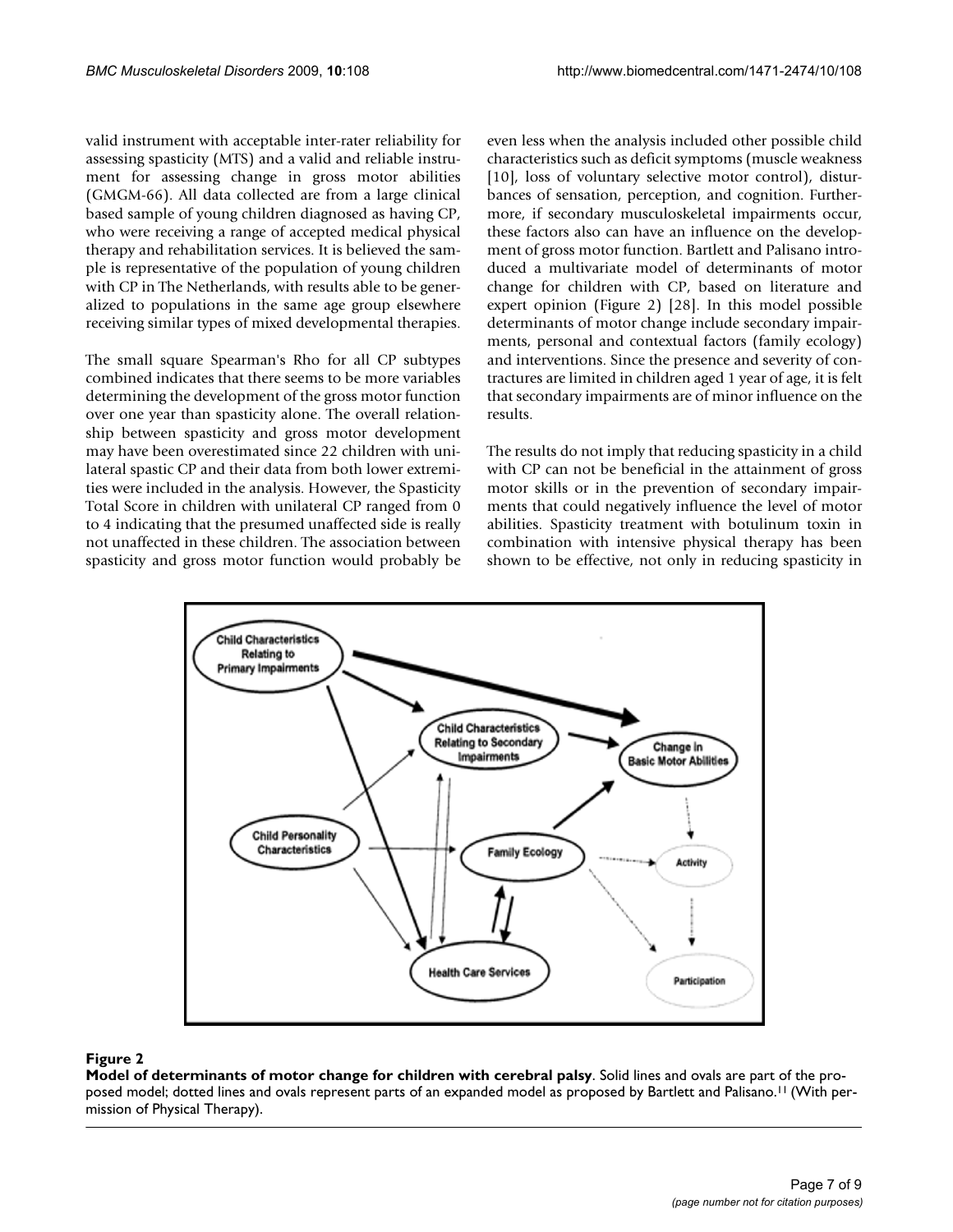the short term, but also in promoting improvement in motor abilities as measured with the GMFM in both young and older children [29]. The study looked at the relationship between initial spasticity and gross motor development occurring over one year in young children with CP under two years of age. A recent study indicates that in children with CP the muscle tone in the gastrocnemius muscle increases significantly from 1 to 4 years of age [30]. To look at the role of spasticity and its relationship with the development of gross motor function and contractures in the long-term these children should be followed longitudinally for a longer period of time.

## **Conclusion**

In conclusion, the findings indicate that spasticity is marginally related to the development of gross motor function in one year in children with CP under the age of two. Knowledge about determinants of gross motor performance may be useful to set realistic rehabilitation goals and provide both patients and parents complete and reliable information about the expected effects of spasticity treatment.

## **Competing interests**

The authors declare that they have no competing interests.

## **Authors' contributions**

JWG and OV designed the study. MK participated in the data-collection and statistical analysis. OV and LvR analyzed the results. OV wrote the first draft of the manuscript, which was reviewed by all authors. JWG revised the manuscript. All authors read and approved the final version.

## **Authors' information**

JWG is Principal Investigator of the PERRIN CP 0-5 study. MK is co-ordinator of the PERRIN research program.

## **Acknowledgements**

The authors would like to thank Dr. Vanessa Scholtes and Dr. Eugene Rameckers for their help and advice.

This research has been performed as part of the PERRIN (Pediatric Rehabilitation Research in the Netherlands) research program, which has been supported by the Netherlands Organisation for Health Research and Development (grant number 1435.0011).

This publication has been supported by financial contribution of McMaster Child Health Research Institute, McMaster University, Hamilton, Canada.

Also the authors wish to thank the children and parents who participated in the PERRIN CP 0-5 study. Further, the authors are grateful to the therapists who administered the GMFM and to the rehabilitation centres and university hospitals throughout the Netherlands that participated in the study. These centers include Rehabilitation Centre De Hoogstraat, Utrecht; VU, University Medical Centre, Amsterdam; Academic Medical Centre, Amsterdam; Erasmus Medical Centre, Rotterdam; Rijndam Rehabilitation Centre, Rotterdam; Leiden University Medical Centre, Leiden; Rijnlands Rehabilitation Centre, Leiden; Sophia Rehabilitation Centre, Delft; Rehabilitation Centre De Trappenberg, Huizen; Rehabilitation Centre Het Roessingh, Enschede.

A preliminary report of the findings of this study was made by the lead author at the American Academy of Cerebral Palsy and Developmental Medicine in Atlanta, USA, September 2008.

#### **References**

- 1. Rosenbaum P, Paneth N, Leviton A, Goldstein M, Bax M, Damiano D, et al.: **A** report: The definition and classification of cerebral *et al.*: **[A report: The definition and classification of cerebral](http://www.ncbi.nlm.nih.gov/entrez/query.fcgi?cmd=Retrieve&db=PubMed&dopt=Abstract&list_uids=17370477) [palsy April 2006.](http://www.ncbi.nlm.nih.gov/entrez/query.fcgi?cmd=Retrieve&db=PubMed&dopt=Abstract&list_uids=17370477)** *Dev Med Child Neurol Suppl* 2007, **109:**8-14.
- 2. Surveillance of Cerebral Palsy in Europe (SCPE): **[Surveillance of](http://www.ncbi.nlm.nih.gov/entrez/query.fcgi?cmd=Retrieve&db=PubMed&dopt=Abstract&list_uids=11132255) [Cerebral Palsy in Europe: a collaboration of cerebral palsy](http://www.ncbi.nlm.nih.gov/entrez/query.fcgi?cmd=Retrieve&db=PubMed&dopt=Abstract&list_uids=11132255) [surveys and registers.](http://www.ncbi.nlm.nih.gov/entrez/query.fcgi?cmd=Retrieve&db=PubMed&dopt=Abstract&list_uids=11132255)** *Dev Med Child Neurol* 2000, **42:**816-824.
- 3. Hagberg B, Hagberg G, Beckung E, Uvebrant P: **[Changing pano](http://www.ncbi.nlm.nih.gov/entrez/query.fcgi?cmd=Retrieve&db=PubMed&dopt=Abstract&list_uids=11332166)[rama of cerebral palsy in sweden. VIII. prevalence and origin](http://www.ncbi.nlm.nih.gov/entrez/query.fcgi?cmd=Retrieve&db=PubMed&dopt=Abstract&list_uids=11332166) [in the birth year period 1991-94.](http://www.ncbi.nlm.nih.gov/entrez/query.fcgi?cmd=Retrieve&db=PubMed&dopt=Abstract&list_uids=11332166)** *Acta Paediatr* 2001, **90:**271-7.
- 4. Becher JG, Harlaar J, Lankhorst GJ, Vogelaar TW: **[Measurement of](http://www.ncbi.nlm.nih.gov/entrez/query.fcgi?cmd=Retrieve&db=PubMed&dopt=Abstract&list_uids=9704315) [impaired muscle function of the gastrocnemius, soleus, and](http://www.ncbi.nlm.nih.gov/entrez/query.fcgi?cmd=Retrieve&db=PubMed&dopt=Abstract&list_uids=9704315) tibialis anterior muscles in spastic hemiplegia: A preliminary [study.](http://www.ncbi.nlm.nih.gov/entrez/query.fcgi?cmd=Retrieve&db=PubMed&dopt=Abstract&list_uids=9704315)** *J Rehabil Res Dev* 1998, **35:**314-26.
- 5. Lance JW: **Symposium synopsis. spasticity: Disordered motor control.** Chicago: Year Book Medical Publishers; 1980.
- 6. Malhotra S, Pandyan A, Day C, Jones P, Hermens H: **[Spasticity, an](http://www.ncbi.nlm.nih.gov/entrez/query.fcgi?cmd=Retrieve&db=PubMed&dopt=Abstract&list_uids=19470550) [impairment that is poorly defined and poorly measured.](http://www.ncbi.nlm.nih.gov/entrez/query.fcgi?cmd=Retrieve&db=PubMed&dopt=Abstract&list_uids=19470550)** *Clin Rehabil* 2009, **23:**651-8.
- 7. Butler C, Darrah J: **[Effects of neurodevelopmental treatment](http://www.ncbi.nlm.nih.gov/entrez/query.fcgi?cmd=Retrieve&db=PubMed&dopt=Abstract&list_uids=11730153) [\(NDT\) for cerebral palsy: An AACPDM evidence report.](http://www.ncbi.nlm.nih.gov/entrez/query.fcgi?cmd=Retrieve&db=PubMed&dopt=Abstract&list_uids=11730153)** *Dev Med Child Neurol* 2001, **43:**778-90.
- 8. Ostensjo S, Carlberg EB, Vollestad NK: **[Everyday functioning in](http://www.ncbi.nlm.nih.gov/entrez/query.fcgi?cmd=Retrieve&db=PubMed&dopt=Abstract&list_uids=12948327) [young children with cerebral palsy: Functional skills, car](http://www.ncbi.nlm.nih.gov/entrez/query.fcgi?cmd=Retrieve&db=PubMed&dopt=Abstract&list_uids=12948327)[egiver assistance, and modifications of the environment.](http://www.ncbi.nlm.nih.gov/entrez/query.fcgi?cmd=Retrieve&db=PubMed&dopt=Abstract&list_uids=12948327)** *Dev Med Child Neurol* 2003, **45:**603-12.
- 9. Abel MF, Damiano DL, Blanco JS, Conaway M, Miller F, Dabney K, *et al.*: **[Relationships among musculoskeletal impairments and](http://www.ncbi.nlm.nih.gov/entrez/query.fcgi?cmd=Retrieve&db=PubMed&dopt=Abstract&list_uids=12826956) [functional health status in ambulatory cerebral palsy.](http://www.ncbi.nlm.nih.gov/entrez/query.fcgi?cmd=Retrieve&db=PubMed&dopt=Abstract&list_uids=12826956)** *J Pediatr Orthop* 2003, **23:**535-41.
- 10. Ross SA, Engsberg JR: **[Relationships between spasticity,](http://www.ncbi.nlm.nih.gov/entrez/query.fcgi?cmd=Retrieve&db=PubMed&dopt=Abstract&list_uids=17826455) [strength, gait, and the GMFM-66 in persons with spastic](http://www.ncbi.nlm.nih.gov/entrez/query.fcgi?cmd=Retrieve&db=PubMed&dopt=Abstract&list_uids=17826455) [diplegia cerebral palsy.](http://www.ncbi.nlm.nih.gov/entrez/query.fcgi?cmd=Retrieve&db=PubMed&dopt=Abstract&list_uids=17826455)** *Arch Phys Med Rehabil* 2007, **88:**1114-20.
- 11. Wright FV, Rosenbaum PL, Goldsmith CH, Law M, Fehlings DL: **[How](http://www.ncbi.nlm.nih.gov/entrez/query.fcgi?cmd=Retrieve&db=PubMed&dopt=Abstract&list_uids=18312423) [do changes in body functions and structures, activity, and](http://www.ncbi.nlm.nih.gov/entrez/query.fcgi?cmd=Retrieve&db=PubMed&dopt=Abstract&list_uids=18312423) [participation relate in children with cerebral palsy?](http://www.ncbi.nlm.nih.gov/entrez/query.fcgi?cmd=Retrieve&db=PubMed&dopt=Abstract&list_uids=18312423)** *Dev Med Child Neurol* 2008, **50:**283-9.
- 12. Palisano R, Rosenbaum P, Walter S, Russell D, Wood E, Galuppi B: **[Development and reliability of a system to classify gross](http://www.ncbi.nlm.nih.gov/entrez/query.fcgi?cmd=Retrieve&db=PubMed&dopt=Abstract&list_uids=9183258) [motor function in children with cerebral palsy.](http://www.ncbi.nlm.nih.gov/entrez/query.fcgi?cmd=Retrieve&db=PubMed&dopt=Abstract&list_uids=9183258)** *Dev Med Child Neurol* 1997, **39:**214-23.
- 13. Gorter JW, Ketelaar M, Rosenbaum P, Helders PJ, Palisano R: **[Use of](http://www.ncbi.nlm.nih.gov/entrez/query.fcgi?cmd=Retrieve&db=PubMed&dopt=Abstract&list_uids=19018834) [the GMFCS in infants with CP: the need for reclassification](http://www.ncbi.nlm.nih.gov/entrez/query.fcgi?cmd=Retrieve&db=PubMed&dopt=Abstract&list_uids=19018834) [at age 2 years or older.](http://www.ncbi.nlm.nih.gov/entrez/query.fcgi?cmd=Retrieve&db=PubMed&dopt=Abstract&list_uids=19018834)** *Dev Med Child Neurol* 2009, **51:**46-52.
- 14. Russell DJ, Avery LM, Rosenbaum PL, Raina PS, Walter SD, Palisano RJ: **[Improved scaling of the gross motor function measure for](http://www.ncbi.nlm.nih.gov/entrez/query.fcgi?cmd=Retrieve&db=PubMed&dopt=Abstract&list_uids=10960935) [children with cerebral palsy: Evidence of reliability and valid](http://www.ncbi.nlm.nih.gov/entrez/query.fcgi?cmd=Retrieve&db=PubMed&dopt=Abstract&list_uids=10960935)[ity.](http://www.ncbi.nlm.nih.gov/entrez/query.fcgi?cmd=Retrieve&db=PubMed&dopt=Abstract&list_uids=10960935)** *Phys Ther* 2000, **80:**873-85.
- 15. Russell DJ, Rosenbaum PL, Avery LM, Lane M: **Gross motor function measure (GMFM-66 & GMFM-88) User's manual.** Hamilton, Ontario: Mac Keith Press; 2002.
- 16. Vos-Vromans DC, Ketelaar M, Gorter JW: **[Responsiveness of](http://www.ncbi.nlm.nih.gov/entrez/query.fcgi?cmd=Retrieve&db=PubMed&dopt=Abstract&list_uids=16298926) [evaluative measures for children with cerebral palsy: The](http://www.ncbi.nlm.nih.gov/entrez/query.fcgi?cmd=Retrieve&db=PubMed&dopt=Abstract&list_uids=16298926) gross motor function measure and the pediatric evaluation [of disability inventory.](http://www.ncbi.nlm.nih.gov/entrez/query.fcgi?cmd=Retrieve&db=PubMed&dopt=Abstract&list_uids=16298926)** *Disabil Rehabil* 2005, **27:**1245-52.
- 17. Boyd RN, Graham HK: **Objective measurement of clinical findings in the use of botulinum toxin type a for the management of children with cerebral palsy.** *Eur J Neurol* 1999, **6:**S23-S35.
- 18. Held JP, Pierrot-Deseilligny E: **Le bilan moteur central.** Paris: JB Bailiere et fils; 1969.
- 19. Fosang AL, Galea MP, McCoy AT, Reddihough DS, Story I: **[Measures](http://www.ncbi.nlm.nih.gov/entrez/query.fcgi?cmd=Retrieve&db=PubMed&dopt=Abstract&list_uids=14515937) [of muscle and joint performance in the lower limb of chil](http://www.ncbi.nlm.nih.gov/entrez/query.fcgi?cmd=Retrieve&db=PubMed&dopt=Abstract&list_uids=14515937)[dren with cerebral palsy.](http://www.ncbi.nlm.nih.gov/entrez/query.fcgi?cmd=Retrieve&db=PubMed&dopt=Abstract&list_uids=14515937)** *Dev Med Child Neurol* 2003, **45:**664-70.